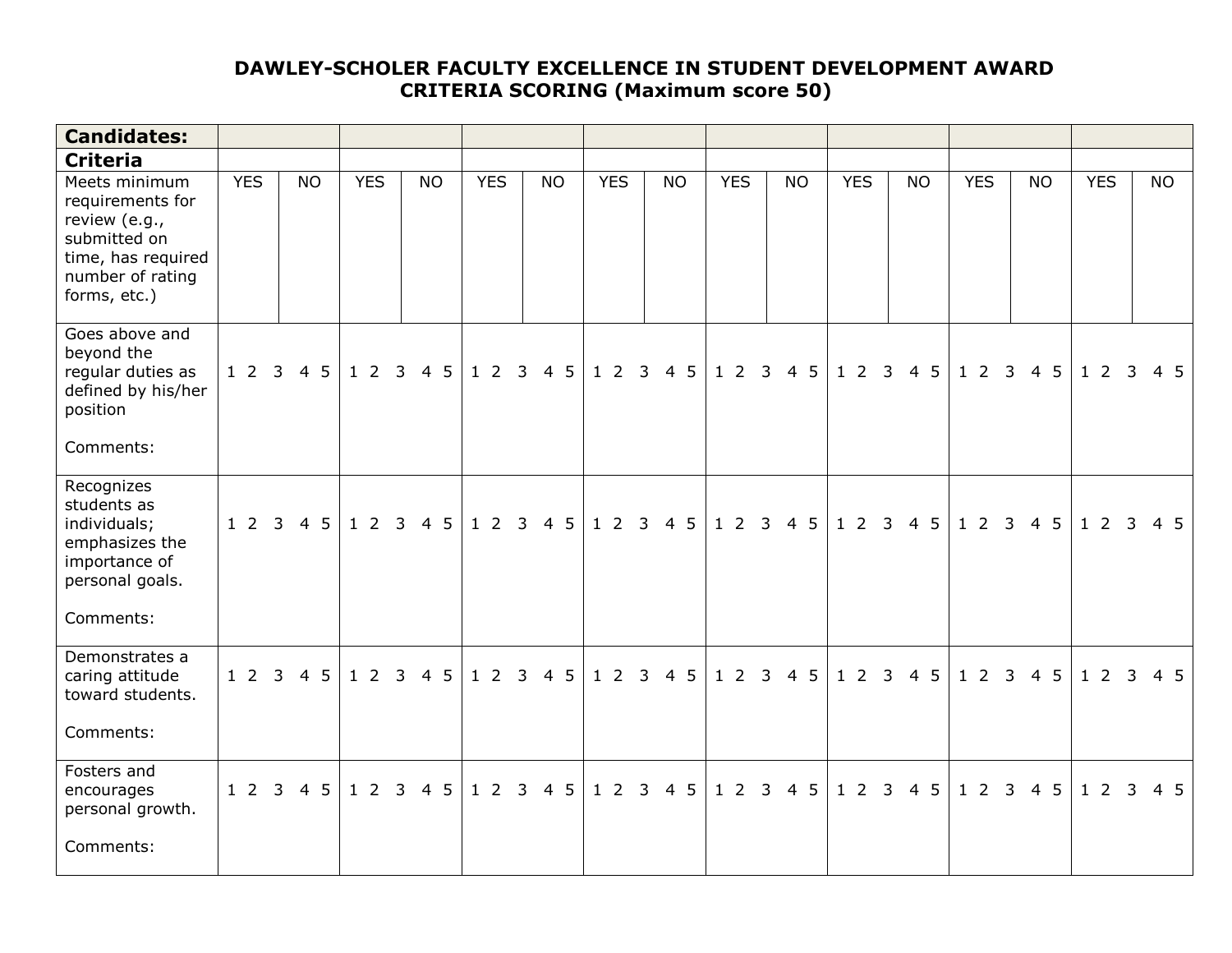| Challenges<br>students to<br>achieve beyond<br>their<br>expectations.<br>Comments:                                           | 1 2 3 4 5 |                |     |  | 1 2 3 4 5 |     |  | 1 2 3 4 5 |     |  | 1 2 3 4 5 |           |  | 1 2 3 4 5 |     |  |     | 1 2 3 4 5 |     |     | 123 | 4 5                                                     |  | 123 |     | 4 5 |
|------------------------------------------------------------------------------------------------------------------------------|-----------|----------------|-----|--|-----------|-----|--|-----------|-----|--|-----------|-----------|--|-----------|-----|--|-----|-----------|-----|-----|-----|---------------------------------------------------------|--|-----|-----|-----|
| Shows sensitivity<br>to cultural, racial,<br>and ethnic<br>diversity.<br>Comments:                                           | 1 2 3 4 5 |                |     |  | 1 2 3 4 5 |     |  | 1 2 3 4 5 |     |  |           | 1 2 3 4 5 |  | 1 2 3 4 5 |     |  |     | 1 2 3 4 5 |     |     | 123 | 4 5                                                     |  |     | 123 | 4 5 |
| Demonstrates<br>accessibility to<br>students.<br>Comments:                                                                   | 1 2 3 4 5 |                |     |  | 1 2 3 4 5 |     |  | 1 2 3 4 5 |     |  | 123       | 4 5       |  | 1 2 3 4 5 |     |  |     | $123$     |     | 4 5 | 123 | 4 5                                                     |  | 123 |     | 4 5 |
| Assists students<br>in monitoring and<br>evaluating their<br>educational goals<br>and professional<br>progress.<br>Comments: | $1\quad2$ | $\overline{3}$ | 4 5 |  | 123       | 4 5 |  | 123       | 4 5 |  | 123       | 4 5       |  | 123       | 4 5 |  | 123 |           |     | 4 5 | 123 | 4 <sub>5</sub>                                          |  | 123 |     | 4 5 |
| Develops<br>mentoring<br>relationships.<br>Comments:                                                                         | 1 2 3 4 5 |                |     |  | 1 2 3 4 5 |     |  | 1 2 3 4 5 |     |  | 1 2 3 4 5 |           |  | 1 2 3 4 5 |     |  |     | $1 2 3$   | 4 5 |     | 123 | 4 5                                                     |  | 123 |     | 4 5 |
| Challenges<br>students to reach<br>their potential.                                                                          | 1 2 3 4 5 |                |     |  | 1 2 3 4 5 |     |  |           |     |  |           |           |  |           |     |  |     |           |     |     |     | 1 2 3 4 5 1 2 3 4 5 1 2 3 4 5 1 2 3 4 5 1 2 3 4 5 1 2 3 |  |     |     | 4 5 |